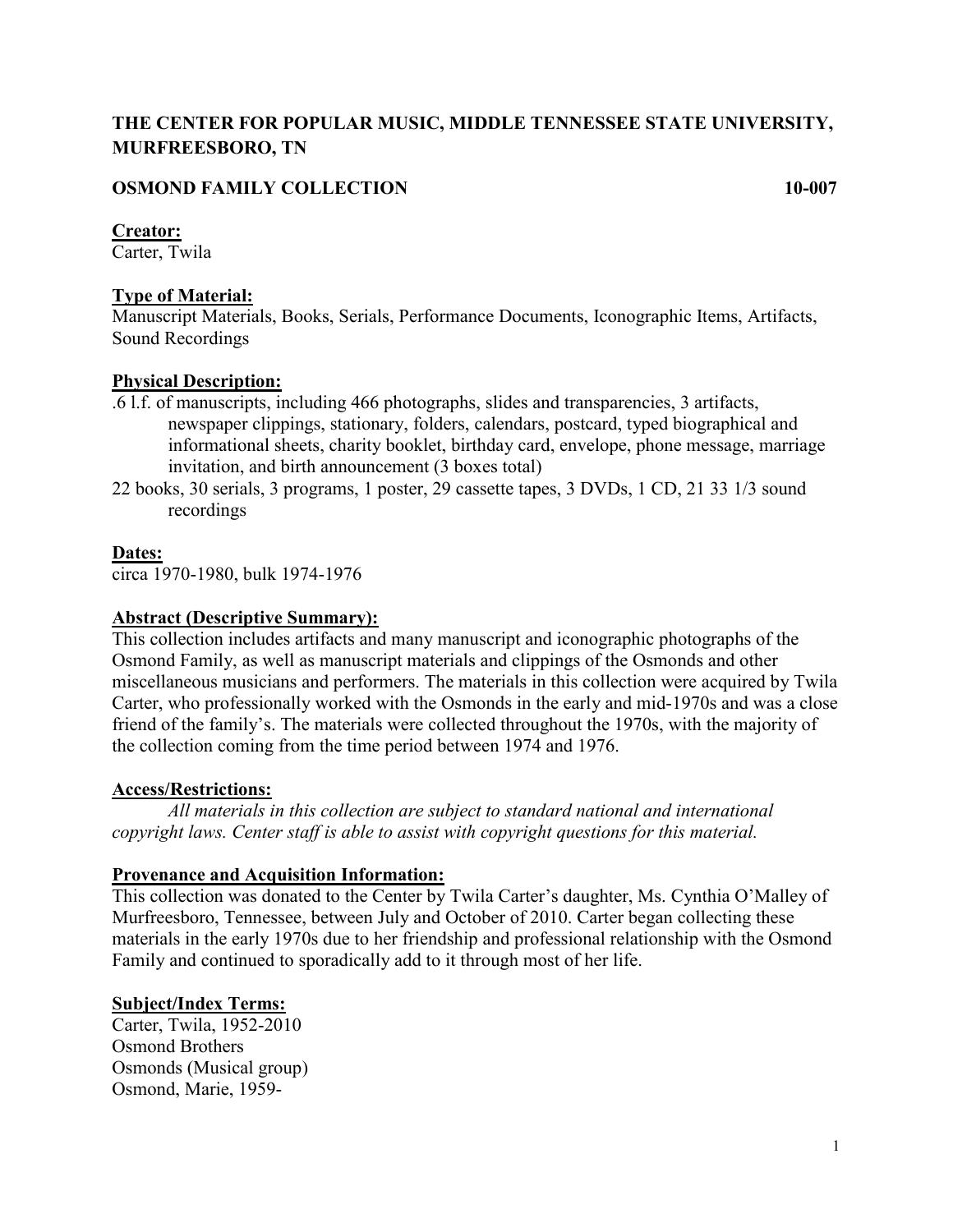## Donny & Marie

## **Agency History/Biographical Sketch:**

Twila Carter, born November 26, 1952 in Gallatin, Tennessee, worked for the Osmond family in the early to mid-1970s while attending Brigham Young University part-time. She began her professional work for the Osmonds with sorting and responding to fan mail, and later as their Public Relations Associate. Carter then went on to work for a small movie production company called Doty-Dayton and did promotional work for films, such as *Baker's Hawk* and *Against a Crooked Sky*, through the late 1970s, all while taking classes at UCLA. In the mid-1980s, Carter earned her nursing degree and spent most of her remaining career life working with traumatic brain injury patients. Carter passed away on July 10, 2010 at the age of 57.

Twila enjoyed writing, watching movies, baking with her daughter and granddaughter, playing Scrabble and trivia games, and participating in scavenger hunts. In addition to the music of the Osmond Family, she enjoyed Elvis Presley and The Beatles, and preferred country, gospel, soft pop, and "Golden Oldies." The materials in this collection were Twila's way of holding on to happy memories of wonderful people she once called friends.

# **Scope and Content:**

This collection consists of materials collected by Twila Carter, with the majority of the collection pertaining to the Osmond Family. The majority of the collection was acquired between 1974 and 1976, when Twila professionally worked with and established friendships with the family. Twila continued to track the family's careers and sporadically added to the collection throughout most of her life.

The collection consists of many iconographic/press and manuscript photographs of the Osmond Family, and a few of the creator, Twila Carter. Included are slides and transparencies (Box 4); and manuscript materials and clippings related to the Osmonds (Box 1). The collection also consists of three artifacts, including a gift bag, a t-shirt, and "The Osmond Brothers' Mother's Cookbook" (Box 2).

The miscellaneous manuscript materials and photographs (Box 3) unrelated to the Osmonds (The North Family, etc.) were collected because of personal interest or because of Carter's connections through her brother, a professional photographer. These materials include miscellaneous photographs of Elvis Presley, the Speer Family, Barry Williams, Willie Nelson, and the Oak Ridge Boys. Also included are manuscript materials and newspaper clippings related to the Ink Spots, Trousdale Place, Lesley Holt, Jeannie Seely, North Junction, Irene Mandrell, John Lennon, and the Beatles, as well as and Advance Uncorrected Proof of the book *Still Woman Enough* by Loretta Lynn.

| Description | <b>Collection Contents (Folder/Box List):</b> |  |
|-------------|-----------------------------------------------|--|
|             | Box # Folder #                                |  |

| $\text{Box } \# \text{ rolder } \#$ | Description                                                               |
|-------------------------------------|---------------------------------------------------------------------------|
|                                     | <b>Osmond Manuscript &amp; Iconographic Photographs and Miscellaneous</b> |
|                                     | <b>Materials</b>                                                          |
| Folder 1                            | <b>Twila Carter Photographs</b>                                           |
| Folder 2                            | Iconographic/Press Photographs                                            |
|                                     |                                                                           |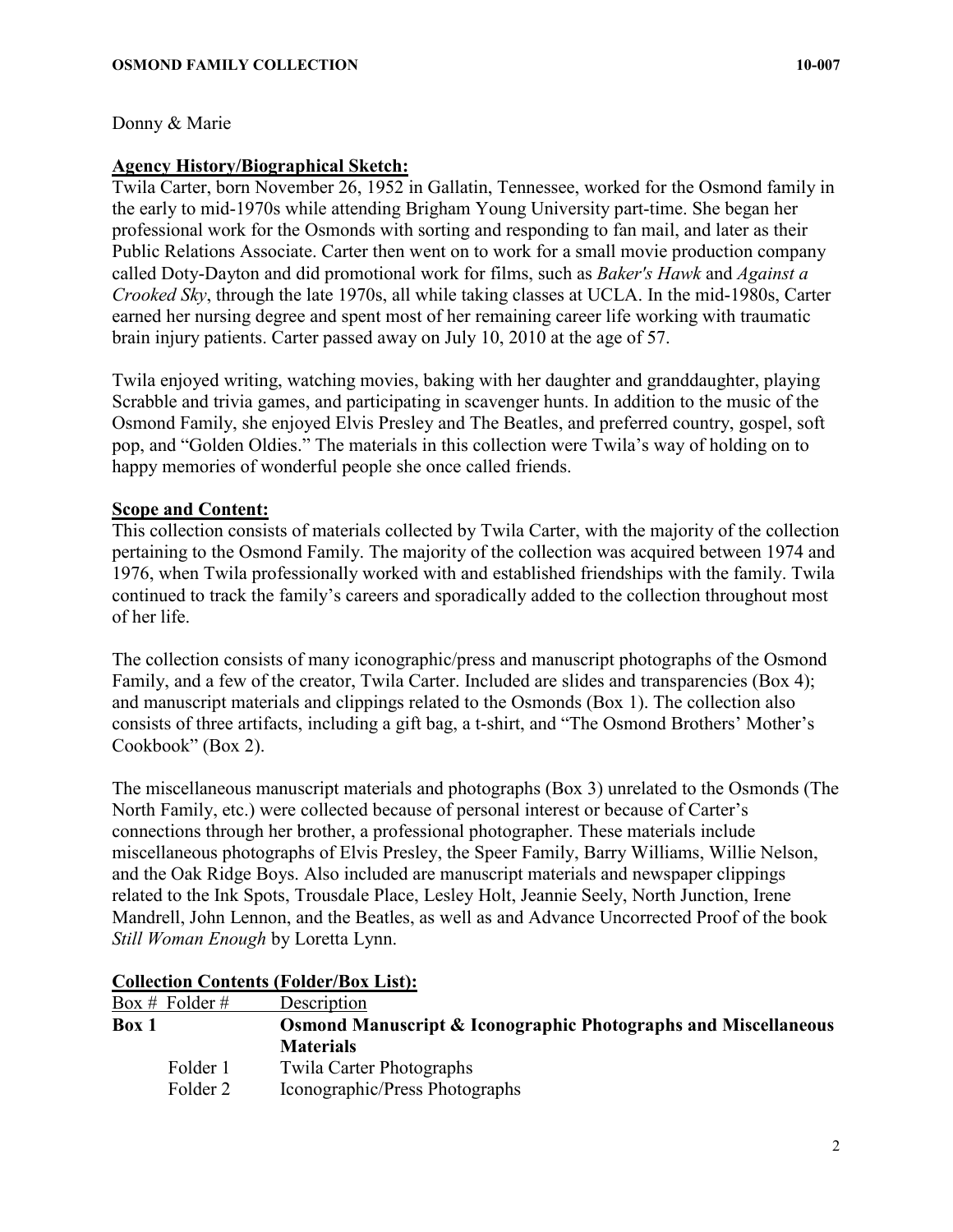| Folder 3 | Manuscript Photographs: Individuals |  |
|----------|-------------------------------------|--|
|----------|-------------------------------------|--|

- Folder 4 Manuscript Photographs: Group Shots
- Folder 5 Manuscript Photographs: Group: Performing
- Folder 6 Manuscript Photographs: Family Shots
- Folder 7 Manuscript Photographs: With Fans/Friends
- Folder 8 Osmond Miscellaneous Manuscript Materials & Clippings (including
	- Marie Osmond's *Happy Birthday* book)

## **Box 2 Osmond Manuscript Artifacts**

- Folder 1 "The Osmond Brothers' Mother's Cookbook"
- Folder 2 "Marie Osmond" Gift Bag
- Folder 3 "Donny" T-Shirt

**Box 3 Miscellaneous Manuscript Photographs and Materials** Folder 1 Miscellaneous Photographs Folder 2 Miscellaneous Manuscript Materials & Clippings; "Advance Uncorrected Proofs: 'Still Woman Enough' by Loretta Lynn"

## **Box 4 Slides and Transparencies**

#### **Materials Cataloged Separately:**

Separated Materials

#### Serials

*The Osmond Spotlight: The Official Osmond Teen Magazine for Boys and Girls*. July-August 1973, Vol. 1, No. 1. *The Osmond Spotlight: The Official Osmond Teen Magazine for Boys and Girls*. September-October 1973. Vol. 1, No. 2. *The Osmond Spotlight: The Official Osmond Teen Magazine for Boys and Girls*. November-December 1973, Vol. 1, No. 3. *The Osmond Spotlight: The Official Osmond Teen Magazine, A Special Wedding Issue*. January 1975, Vol. 3, No. 1. *The Osmond Spotlight: The Official Osmond Teen Magazine, Concert Issue*. February/March 1975, Vol. 3, No. 2. *Osmonds' World: From the Osmonds to All Their Friends, The Official Magazine of the Osmonds*. November 1973, No. 1. *The Osmond Spotlight: Supplement to Osmond's World*. January 1974. *Osmonds' World: From the Osmonds to All Their Friends, The Official Magazine of the Osmonds*. February 1974, No. 4. *Osmonds' World: From the Osmonds to All Their Friends, The Official Magazine of the Osmonds*. March 1974, No. 5. *The Osmond Spotlight: Supplement to Osmond's World*. March 1974. *Osmonds' World: From the Osmonds to All Their Friends, The Official Magazine of the* 

*Osmonds*. April 1974, No. 6.

*The Osmond Spotlight: Supplement to Osmond's World*. April 1974.

*Osmonds' World: From the Osmonds to All Their Friends, The Official Magazine of the Osmonds*. May 1974, No. 7.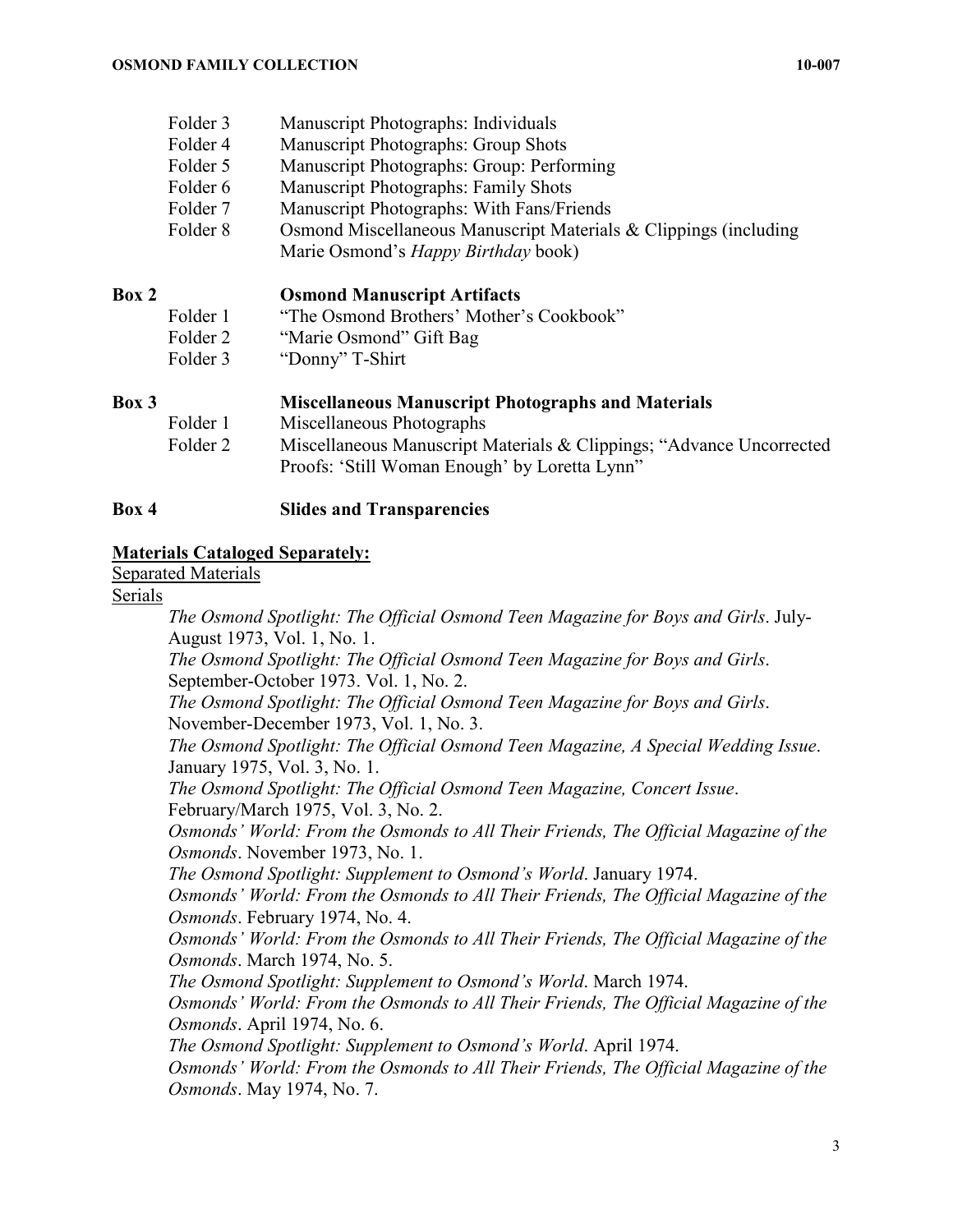*The Osmond Spotlight: Supplement to Osmond's World*. May 1974. *Osmonds' World: From the Osmonds to All Their Friends, The Official Magazine of the Osmonds*. June 1974, No. 8. *The Osmond Spotlight: Supplement to Osmond's World*. June 1974. *Osmonds' World: From the Osmonds to All Their Friends, The Official Magazine of the Osmonds*. July 1974, No. 9. *The Osmond Spotlight: Supplement to Osmond's World*. July 1974. *Osmonds' World: From the Osmonds to All Their Friends, The Official Magazine of the Osmonds*. August 1974, No. 10. *Osmonds' World: From the Osmonds to All Their Friends, The Official Magazine of the Osmonds*. November 1974, No. 13. *Osmonds' World: From the Osmonds to All Their Friends, The Official Magazine of the Osmonds*. December 1974, No. 14. *Osmonds' World: Happy Christmas from the Osmonds, The Official Magazine of the Osmonds*. January 1975, No. 15. *Osmonds' World: From the Osmonds to All Their Friends, The Official Magazine of the Osmonds*. March 1975, No. 17. *Osmonds' World Spotlight: The Official Magazine of the Osmonds*. August 1974. *Osmonds' World Spotlight: The Official Magazine of the Osmonds*. September 1974. *Osmonds' World Spotlight: The Official Magazine of the Osmonds*. October 1974. *Osmonds' World Spotlight: The Official Magazine of the Osmonds*. November 1974. *Osmonds' World Spotlight: The Official Magazine of the Osmonds*. December 1974. *Teen's Star Magazine!* September 1972, Vol.1, No. 8.

## Separated Materials – Books

Osmond, Donny and Patricia Romanowski. *Life is Just What You Make It: My Story So Far.*

Osmond, Marie and Marcia Wilkie. *Might as Well Laugh About It Now*.

Osmond, Marie. Edited by J.M. Heslop and Dell Van Orden. *Happy Birthday*.

Osmond, Marie. Edited by J.M. Heslop and Dell Van Orden*. Marie Osmond: In Black and White*.

Dunn, Paul H*. The Osmonds: The Official Story of the Osmond Family*.

Designed by Artes Graphicae Ltd. And Compiled by Zita Alden*. The Osmonds' Annual 1975: The Official Osmonds' Annual, featuring Donny and all the Family*.

Charles Hansen Music and Books. *Osmonds: Piano/Vocal Edition*.

Charles Hansen: Educational Sheet Music and Books. *Osmonds Gold/Sampler: A Deluxe Book of Songs and Picture, Piano/Vocal*.

#### Separated Materials – Rare Books

*The Osmonds*. (Souvenir Book). *The Osmonds*. (Souvenir Book). 1975.

#### Separated Materials – DVDs

*Marie Osmond's Merry Christmas*. Genius Products, LLC. 1986. Color. 54 minutes *Biography. The Osmonds: Pure and Simple. A&E Television Networks Biography Series*. 1999. Color and Black and White. 50 minutes.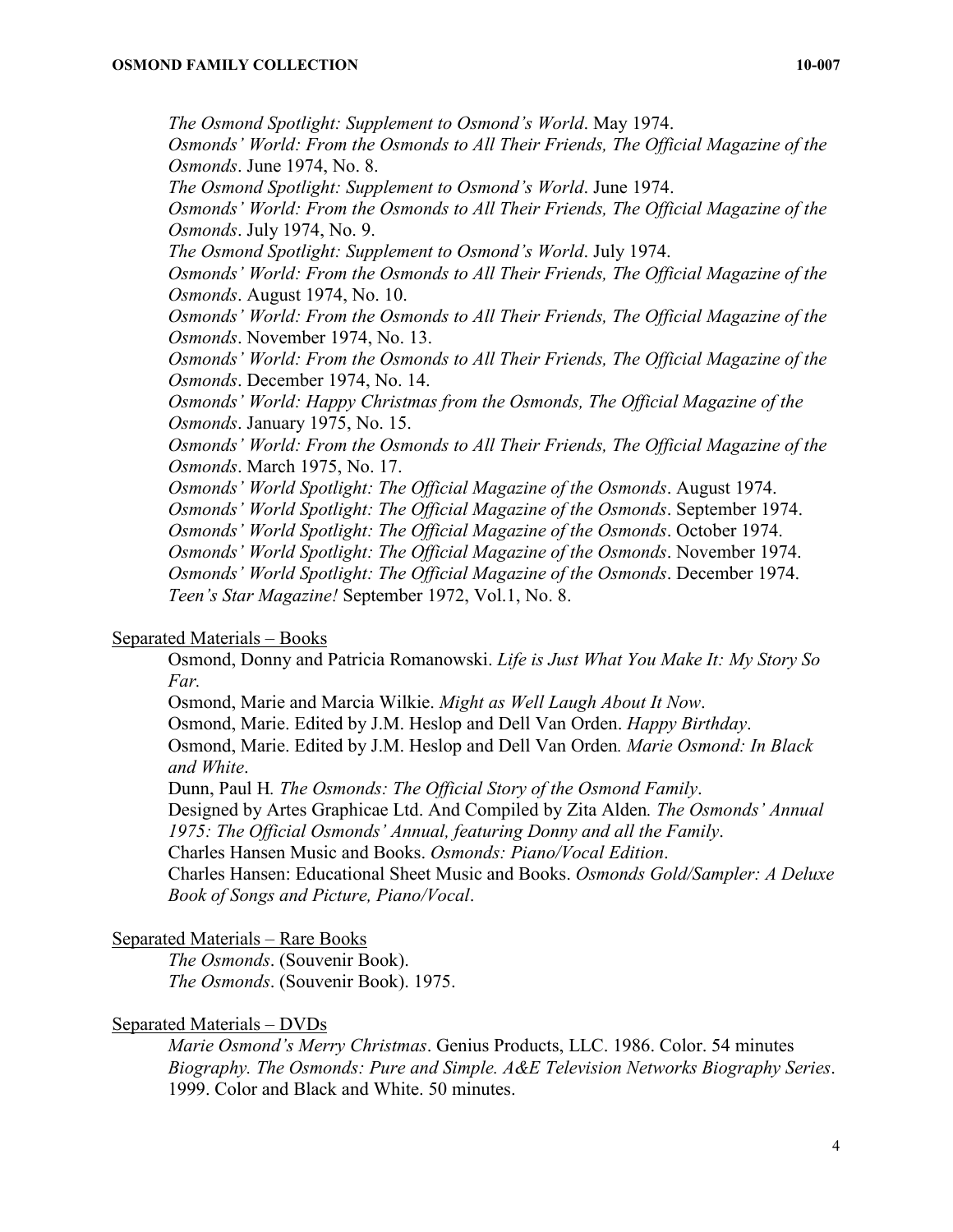*The Donny & Marie 1978 Christmas Show: An Old-Fashioned Christmas Celebration with The Osmonds*. Donny Osmond Entertainment Corp. R2 Entertainment. 2006. Color. 47 minutes.

#### Separated Materials – Sound Recordings (to be cataloged)

#### **Cassettes**

The Osmonds. *Crazy Horses*. MGM Records, Inc. 1972. 5130-4851. The Osmonds. *The Plan*. MGM Records, Inc. 1973. 5130-4902. The Osmonds. *Homemade*. MGM Records, Inc. 5130-4770. The Osmonds. *Phase III*. MGM Records, Inc. 5130-4796. The Osmonds. *Homemade Tape*; Other Side: *The Plan*, Marie Osmond The Osmonds*. "Osmonds: Las Vegas/Caesar's Palace." Homemade Tape*. March 10, 1972. The Osmonds*. "Osmond Show: Caesar's Palace." Homemade Tape*. October 5, 1972. The Osmonds. *"Osmond Bros.: Vegas." Homemade Tape*. 1973. Donny Osmond. *The Donny Osmond Album*. MGM Records, Inc. 5130-4782. Donny Osmond. *My Best to You*. MGM Records, Inc. 1972. 5130-4872. Donny Osmond. *Portrait of Donny*. MGM Records, Inc. 1972. 5130-4820. Donny Osmond. *Too Young*. MGM Records, Inc. 1972. 5130-4854. Donny Osmond. *Alone Together*. MGM Records, Inc. 1973. 5130-4886. Marie Osmond. *Paper Roses*. MGM Records, Inc. 1973. 5130-4910.

## $CDs$

The Osmonds. *The Osmonds: Ultimate Collection. Special Edition. Double Album*. Enhanced CD Universal Music TV. 2003. 980 8355.

## 33 1/3s

The Osmonds. *The Osmonds "Live". Special 2-Record Set*. MGM Records Corp. 1972. Recorded in Concert at the Forum, Los Angeles, California, December 4, 1971. 2SE-4826.

The Osmonds. *Brainstorm*. Polydor Incorporated. Kolob Records. 1976. PD-1-6077. Osmonds. *The Plan*. MGM Records, Inc. Kolob Records. 1973. SE-4902.

The Osmonds. *The Osmond Christmas Album*. Polydor Incorporated. Kolob Records. 1976. PD-2-8001.

The Osmonds. *Homemade*. MGM Records. SE-4770.

The Osmonds. *Around the World: Live In Concert. "Manila, Hong Kong, Tokyo, Osaka, Okayama, Honolulu, Auckland, Sydney, Brisbane, Melbourne, Guadalajara, Mexico City, Puebla, Paris, Copenhagen, Rotterdam, Goteborg, Stockholm, Antwerp, London, Glasgow, Madrid". 2-Record Set*. MGM Records, Inc. Kolob Records. 1975. M3JB-5012.

The Osmonds. *Crazy Horses*. MGM Records, Inc. Kolob Records. 1972. SE-4851. The Osmonds. *The Proud One*. MGM Records, Inc. Kolob Records. 1975. M3G-4993. The Osmonds. *Phase-III*. MGM Record Corp. 1971. ISE-4796.

Donny Osmond. *Donny*. MGM Records, Inc. Kolob Records. 1974. M3G-4978.

Donny Osmond. *The Donny Osmond Album*. MGM Record Corporation. SE-4782.

Donny Osmond. *A Time For Us*. MGM Records, Inc. Kolob Records. 1973. SE-4930.

Donny Osmond. *Portrait of Donny*. MGM Records Corp. 1972. SE-4820.

Donny Osmond. *To You With Love, Donny*. MGM Records Corp. 1971. SE-4797.